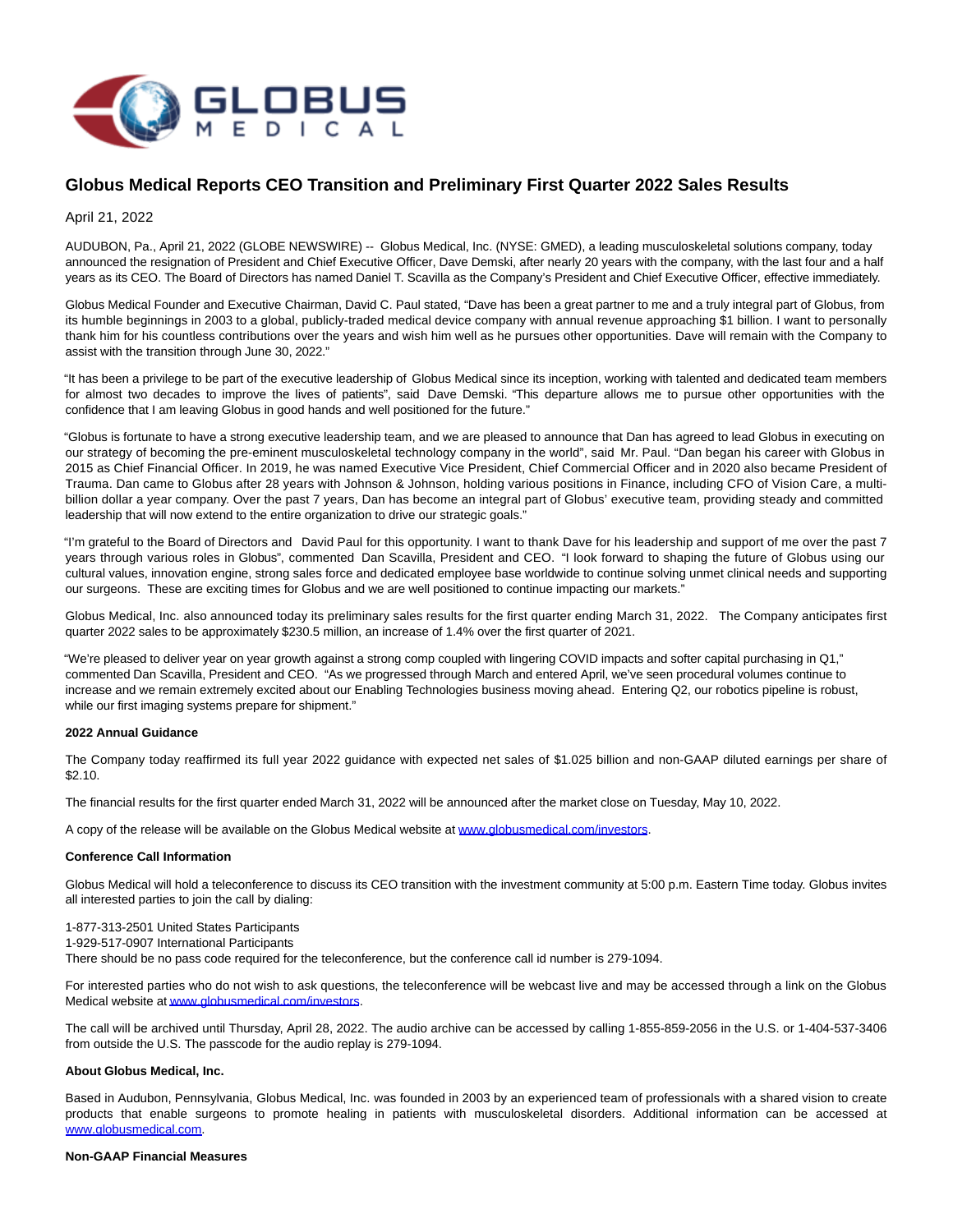To supplement our financial statements prepared in accordance with U.S. generally accepted accounting principles ("U.S. GAAP"), management uses certain non-GAAP financial measures. For example, non-GAAP Adjusted EBITDA, which represents net income before interest income, net and other non-operating expenses, provision for income taxes, depreciation and amortization, stock-based compensation expense, provision for litigation, acquisition related costs/licensing, and acquisition of in-process research and development, is useful as an additional measure of operating performance, and particularly as a measure of comparative operating performance from period to period, as it is reflective of changes in pricing decisions, cost controls and other factors that affect operating performance, and it removes the effect of our capital structure, asset base, income taxes and interest income and expense. Our management also uses non-GAAP Adjusted EBITDA for planning purposes, including the preparation of our annual operating budget and financial projections. Provision for litigation represents costs incurred for litigation settlements or unfavorable verdicts when the loss is known or considered probable and the amount can be reasonably estimated, or in the case of a favorable settlement, when income is realized. Acquisition related costs/licensing represents the change in fair value of business-acquisition-related contingent consideration; costs related to integrating recently acquired businesses, including but not limited to costs to exit or convert contractual obligations, severance, and information system conversion; and specific costs related to the consummation of the acquisition process such as banker fees, legal fees, and other acquisition related professional fees, as well as one-time licensing fees. Acquisition of in-process research and development represents the expensing of acquired assets with no alternative future use and related fees.

In addition, for the period ended December 31, 2021 and for other comparative periods, we are presenting non-GAAP net income and non-GAAP Diluted Earnings Per Share, which represent net income and diluted earnings per share excluding the provision for litigation, amortization of intangibles, acquisition related costs/licensing, acquisition of in-process research and development, and the tax effects of all of the foregoing adjustments. The tax effect adjustment represents the tax effect of the pre-tax non-GAAP adjustments excluded from non-GAAP net income. The tax impact of the non-GAAP adjustments is calculated based on the consolidated effective tax rate on a GAAP basis, applied to the non-GAAP adjustments, unless the underlying item has a materially different tax treatment, in which case the estimated tax rate applicable to the adjustment is used. We believe these non-GAAP measures are also useful indicators of our operating performance, and particularly as additional measures of comparative operating performance from period to period as they remove the effects of litigation, amortization of intangibles, acquisition related costs/licensing, acquisition of in-process research and development, and the tax effects of all of the foregoing adjustments, which we believe are not reflective of underlying business trends. Additionally, for the period ended December 31, 2021 and for other comparative periods, we also define the non-GAAP measure of free cash flow as the net cash provided by operating activities, adjusted for the impact of restricted cash, less the cash impact of purchases of property and equipment. We believe that this financial measure provides meaningful information for evaluating our overall financial performance for comparative periods as it facilitates an assessment of funds available to satisfy current and future obligations and fund acquisitions. Furthermore, the non-GAAP measure of constant currency net sales growth is calculated by translating current year net sales at the same average exchange rates in effect during the applicable prior year period. We believe constant currency net sales growth provides insight to the comparative increase or decrease in period net sales, in dollar and percentage terms, excluding the effects of fluctuations in foreign currency exchange rates.

Non-GAAP adjusted EBITDA, non-GAAP net income, non-GAAP diluted earnings per share, free cash flow and constant currency net sales growth are not calculated in conformity with U.S. GAAP. Non-GAAP financial measures have limitations as analytical tools and should not be considered in isolation or as a substitute for financial measures prepared in accordance with U.S. GAAP. These measures do not include certain expenses that may be necessary to evaluate our liquidity or operating results. Our definitions of non-GAAP adjusted EBITDA, non-GAAP net income, non-GAAP diluted earnings per share, free cash flow and constant currency net sales growth may differ from that of other companies and therefore may not be comparable.

#### **Safe Harbor Statements**

All statements included in this press release other than statements of historical fact are forward-looking statements and may be identified by their use of words such as "believe," "may," "might," "could," "will," "aim," "estimate," "continue," "anticipate," "intend," "expect," "plan" and other similar terms. These forward-looking statements are based on our current assumptions, expectations and estimates of future events and trends. Forward-looking statements are only predictions and are subject to many risks, uncertainties and other factors that may affect our businesses and operations and could cause actual results to differ materially from those predicted. These risks and uncertainties include, but are not limited to, health epidemics, pandemics and similar outbreaks, including the COVID-19 pandemic, factors affecting our quarterly results, our ability to manage our growth, our ability to sustain our profitability, demand for our products, our ability to compete successfully (including without limitation our ability to convince surgeons to use our products and our ability to attract and retain sales and other personnel), our ability to rapidly develop and introduce new products, our ability to develop and execute on successful business strategies, our ability to comply with laws and regulations that are or may become applicable to our businesses, our ability to safeguard our intellectual property, our success in defending legal proceedings brought against us, trends in the medical device industry, general economic conditions, and other risks. For a discussion of these and other risks, uncertainties and other factors that could affect our results, you should refer to the disclosure contained in our most recent annual report on Form 10-K filed with the Securities and Exchange Commission, including the sections labeled "Risk Factors" and "Cautionary Note Concerning Forward-Looking Statements," and in our Forms 10-Q, Forms 8-K and other filings with the Securities and Exchange Commission. These documents are available at [www.sec.gov.](http://www.sec.gov/) Moreover, we operate in an evolving environment. New risk factors and uncertainties emerge from time to time and it is not possible for us to predict all risk factors and uncertainties, nor can we assess the impact of all factors on our business or the extent to which any factor, or combination of factors, may cause actual results to differ materially from those contained in any forward-looking statements. Given these risks and uncertainties, readers are cautioned not to place undue reliance on any forward-looking statements. Forward-looking statements contained in this press release speak only as of the date of this press release. We undertake no obligation to update any forward-looking statements as a result of new information, events or circumstances or other factors arising or coming to our attention after the date hereof.

### **Contact:**

Brian Kearns Senior Vice President, Business Development and Investor Relations Phone: (610) 930-1800 Email[: investors@globusmedical.com](mailto:investors@globusmedical.com) [www.globusmedical.com](http://www.globusmedical.com/)